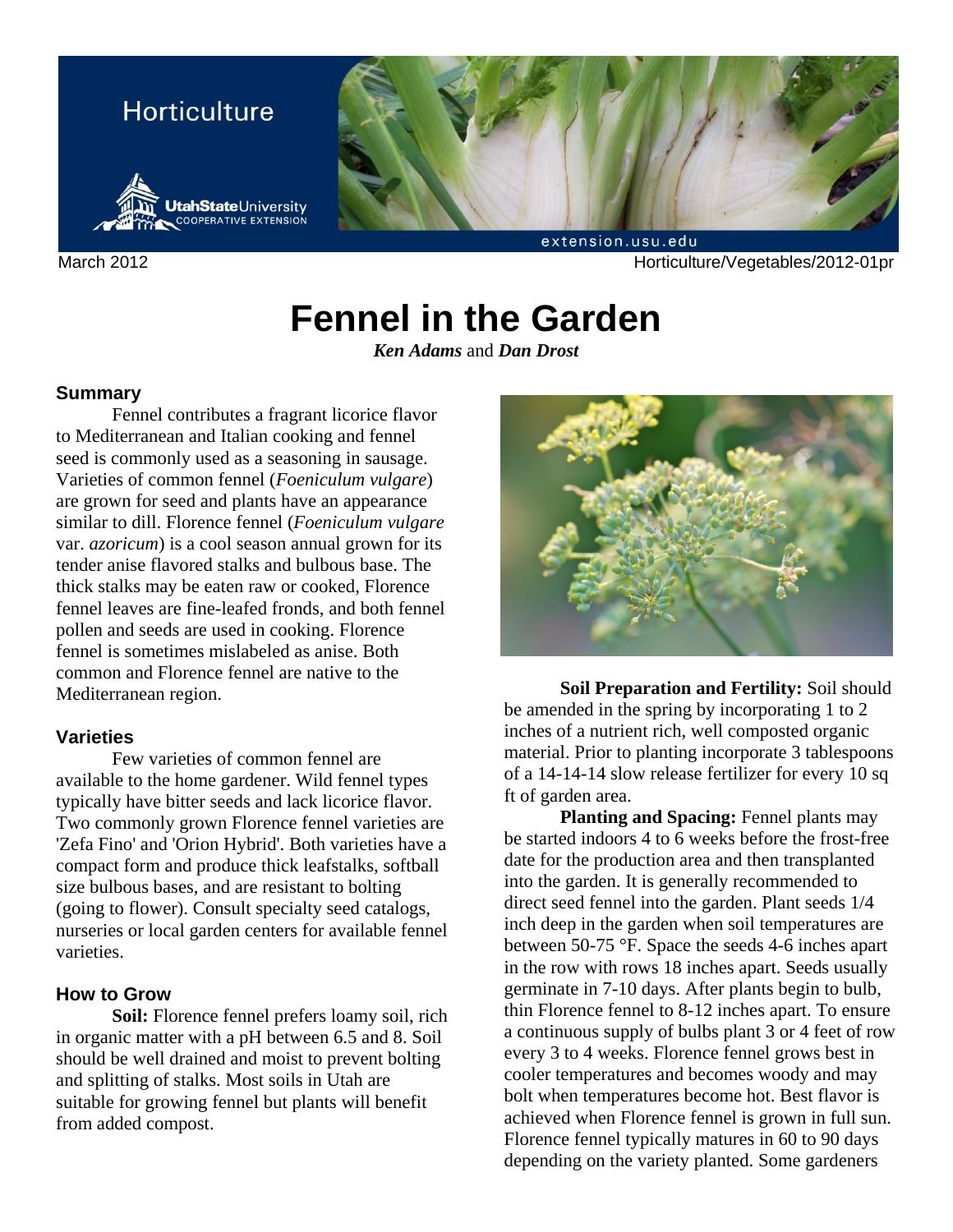mound soil around the swollen bases to keep the bases from turning green and developing a strong flavor.

**Fertilization:** When bulbs develop, apply 3 tablespoons of a nitrogen based fertilizer (21-0-0) for every 10 feet of row. Fennel requires moderate amounts of nitrogen but has low phosphorus and potassium requirements. A soil test will determine if it is necessary to add additional phosphorus and potassium to the soil.

**Water:** Water requirement vary with soil type. Water Florence fennel regularly and do not allow the soil to dry out irrigation events. Common fennel is more drought tolerant than Florence fennel, however, allowing common fennel to wilt will negatively affect seed production. Drip irrigation is ideal to maintain moist soil conditions while also conserving water. Apply 1 to 2 inches of water per week throughout the growing season depending on soil type. Fluctuations between dry and wet soils may cause stems to split.

# **Problems**

**Weeds:** Control weeds when plants are young. Mulch plants with straw or lawn clippings to prevent weed growth and help maintain cool and moist soil conditions.

**Bolting:** Florence fennel is susceptible to bolting if growth is stressed by lack of water or damage occurs to plants or roots. High summertime temperatures and long days accelerate bolting. Select newer varieties advertised as "slow bolting."

**Pests and Diseases:** Fennel is generally resistant to most common diseases. Insects including aphids, thrips, and cabbage moth larva may cause leaf damage resulting in smaller bulbs. Control of insects is best achieved through proper application of insecticidal soaps or other appropriate insecticides. Always apply insecticides according to label directions.

### **Harvesting and Storage**

Leaves of common or Florence fennel may be used at any stage of growth as a seasoning or garnish. Common fennel seed may be consumed green or allowed to ripen and dry. Fennel seed is easily harvested from umbel-shaped seed heads. To harvest seed, cut the seed heads after they have turned brown and store in a paper bag to allow seeds to fully dry. Store the dried seeds in a moisture proof container. Florence fennel should be harvested when the bulbous base is no more than 4



inches across and is firm to the touch. Fennel pollen is prized by chefs for its intense anise flavor and may be harvested from flower blooms by shaking flower heads into a plastic bag.

# **Productivity (Florence types)**

Plant 3 to 4 foot long rows, every 3 to 4 weeks to ensure a continuous supply. Considering the recommended serving size of 1/2 cup raw fennel, one bulb will serve approximately two people.

### **Nutrition**

Fennel seed is high in calcium and magnesium. Florence fennel bulb is high in potassium and low in calories. It is also a good source of vitamin C and dietary fiber.

### **History**

Fennel was prized by the ancient Greeks and Romans who used it as medicine, food, and insect repellent. A fennel tea was believed to give courage to the warriors prior to battle. According to Greek mythology, Prometheus used a giant stalk of fennel to carry fire from Olympus to earth. Emperor Charlemagne required the cultivation of fennel on all imperial farms.

# **Frequently Asked Questions**

*My fennel seems to grow mostly leafyfronds and very little bulbs. What am I doing wrong?*

Make sure you are growing Florence fennel and not common fennel which doesn't bulb. Florence fennel develops best under cool temperatures and shorter days. Plants maturing during summer heat generally do not develop well.